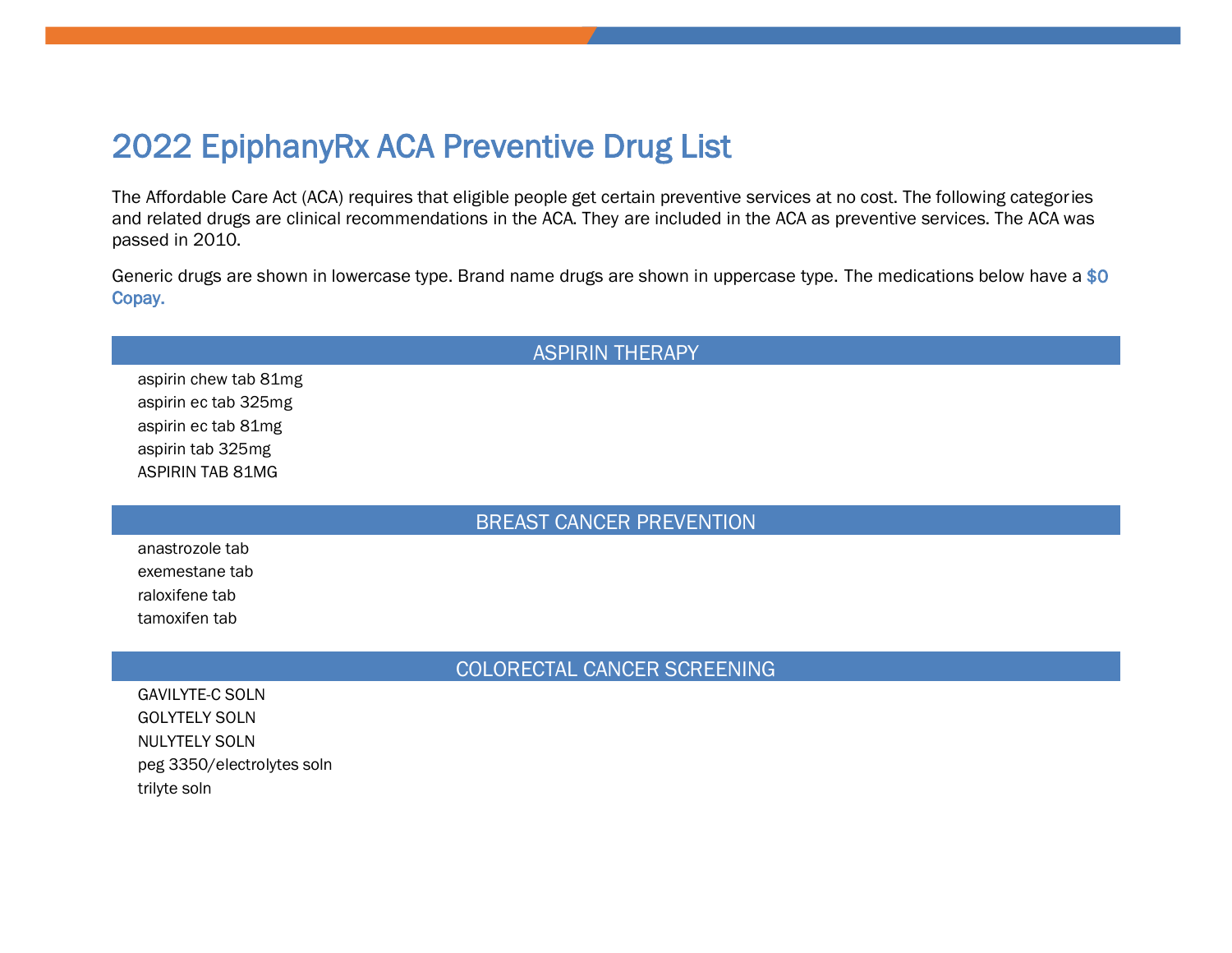#### **CONTRACEPTIVES NEXPLANON IMPLANT** amethyst tab norethindrone ace-ethinyl estradiol-fe cap ashlyna tab, daysee tab norethindrone tab CERVICAL CAP nortrel 7/7/7 tab, pirmella 7/7/7 tab **CONCEPTROL GEL** nortrel tab **CONTRACEPTIVE FILM** PARAGARD IUD **CONTRACEPTIVE FOAM PLAN B TAB CONTRACEPTIVE GEL** sprintec 28 tab **CONTRACEPTIVE SUPP TODAY SPONGE** cryselle tab tri-legest tab DEPO-PROVERA SC INJ 104MG tri-sprintec tab **DIAPHRAGM TYBLUME TAB** drospirenone/ethinyl estradiol/levomefolate tab velivet tab **ELLA TAB** vienva tab, lessina tab, kurvelo tab eluryng vaginal ring viorele tab, kariva tab enpresse tab zafemy patch **FEMALE CONDOMS** gianvi tab, ocella tab isibloom tab, enskyce tab, apri tab junel FE tab junel tab kelnor tab layolis FE tab, wymzya FE tab levonorgestrel tab LEVONORGESTREL TAB 0.75MG medroxyprogesterone inj

mibelas chew tab **MIRENA IUD NECON TAB** 

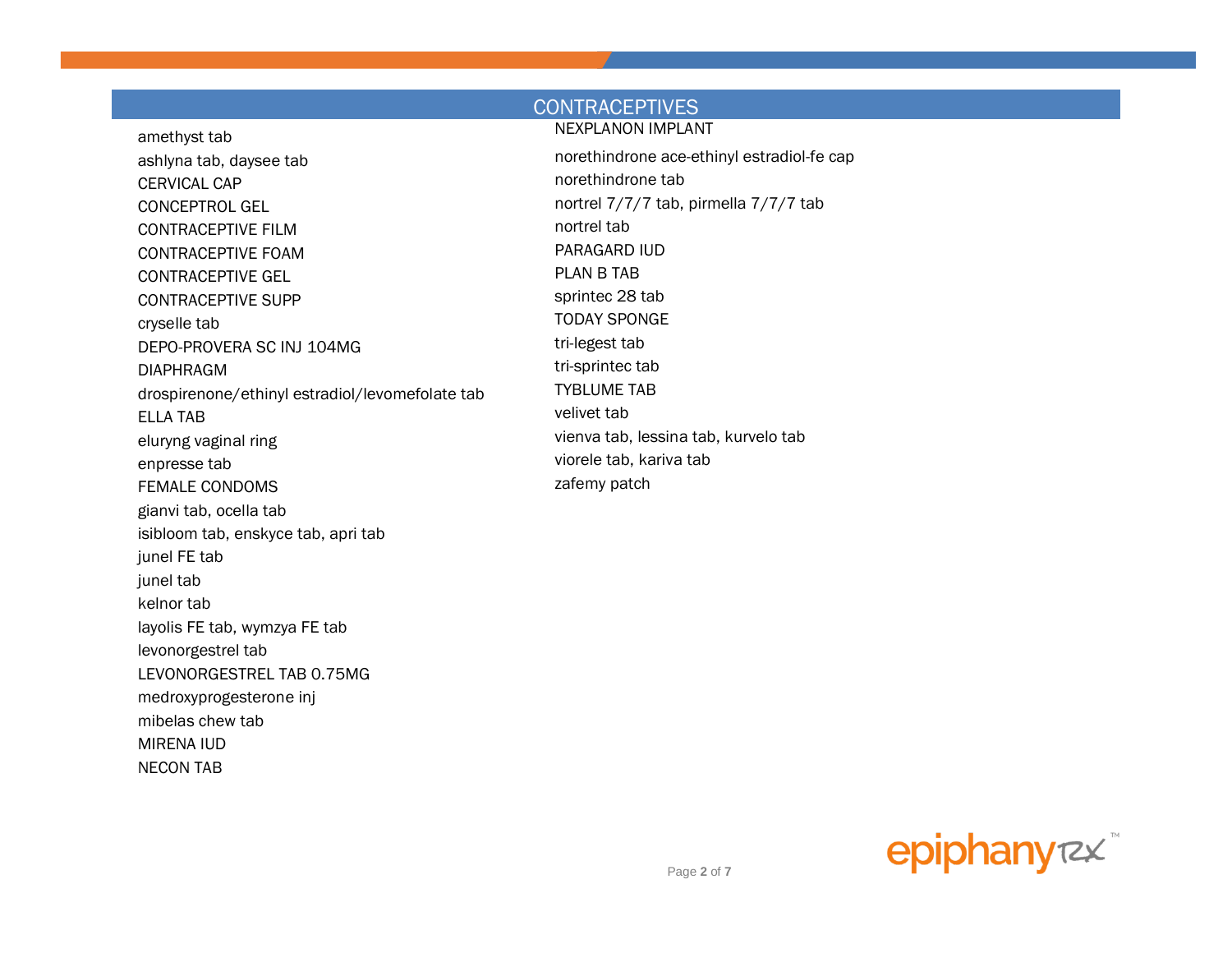### COVID-19 TREATMENT / PREVENTION / MONITORING

COVID-19 TEST CUE COVID-19 INJ TEST CARTRIDGE CUE HEALTH MONITOR MOLNUPIRAVIR CAP PAXLOVID TAB

### DIABETIC SUPPLIES

ACCU-CHEK AVIVA PLUS METER ACCU-CHEK GUIDE CARE METER ACCU-CHEK GUIDE ME KIT ACCU-CHEK NANO METER FREESTYLE FREEDOM LITE METER FREESTYLE INSULINX METER FREESTYLE LITE METER FREESTYLE PRECISION NEO METER PRECISION XTRA METER

#### HIGH CHOLESTEROL

atorvastatin tab 10mg atorvastatin tab 20mg lovastatin tab pravastatin tab rosuvastatin tab 10mg rosuvastatin tab 5mg simvastatin tab

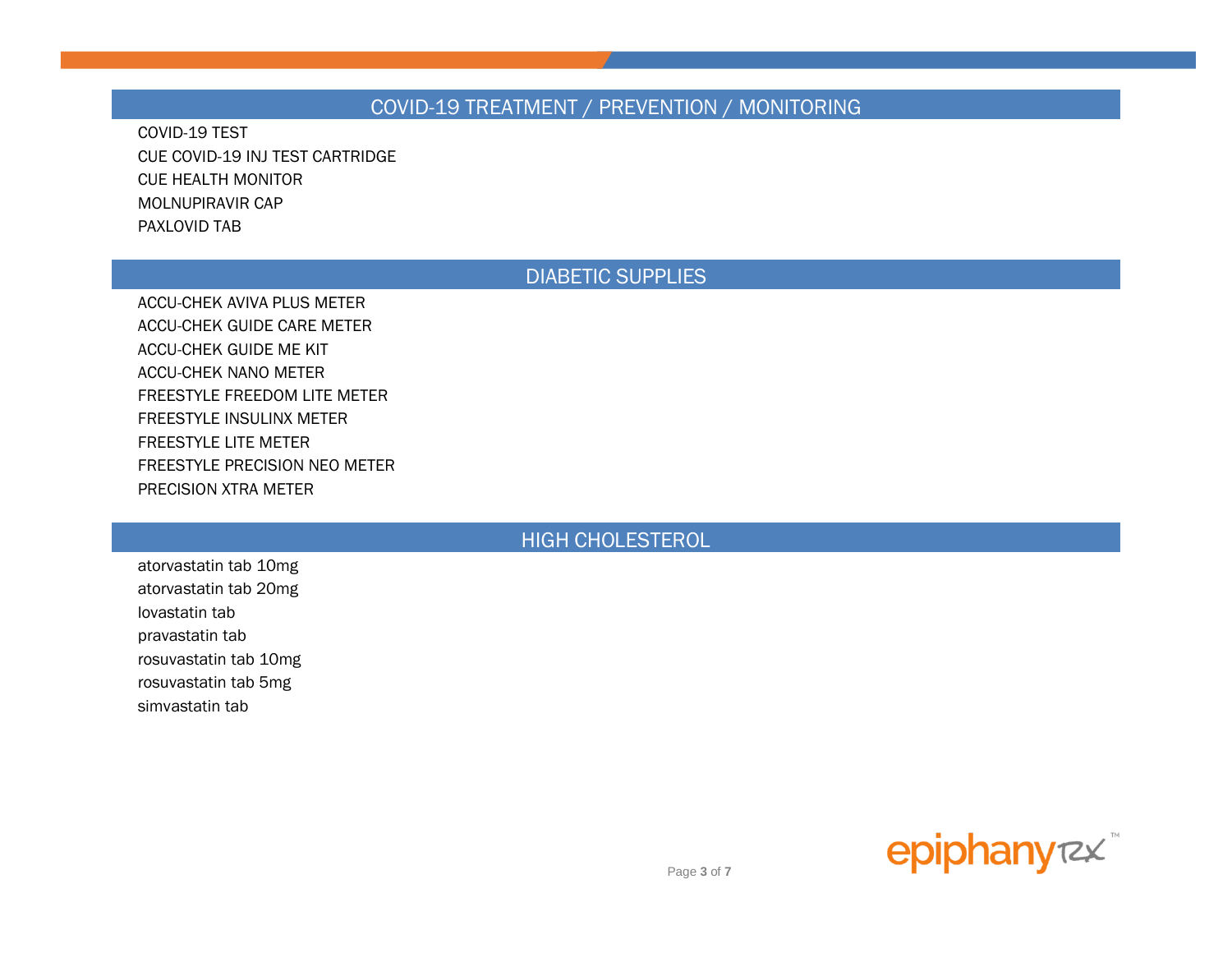#### HIV PRE-EXPOSURE PROPHYLAXIS

#### **DESCOVY TAB** emtricitabine/tenofovir disoproxil fumarate tab **TRUVADA TAB**

#### **MISCELLANEOUS**

bisacodyl supp bisacodyl tab **FLORIVA DROPS FLUORABON SOLN KRISTALOSE PACK KRISTALOSE PACKET** lactulose soln **LURIDE CHEW TAB LURIDE SOLN** magnesium citrate soln magnesium hydroxide polyethylene glycol 3350 powder polyethylene glycol packet PREVIDENT 5000 PLUS CREAM senna cap senna chew tab senna tab sodium fluoride chew tab sodium fluoride cream SODIUM FLUORIDE LOZENGE sodium fluoride soln SODIUM FLUORIDE TAB sodium phosphates enema

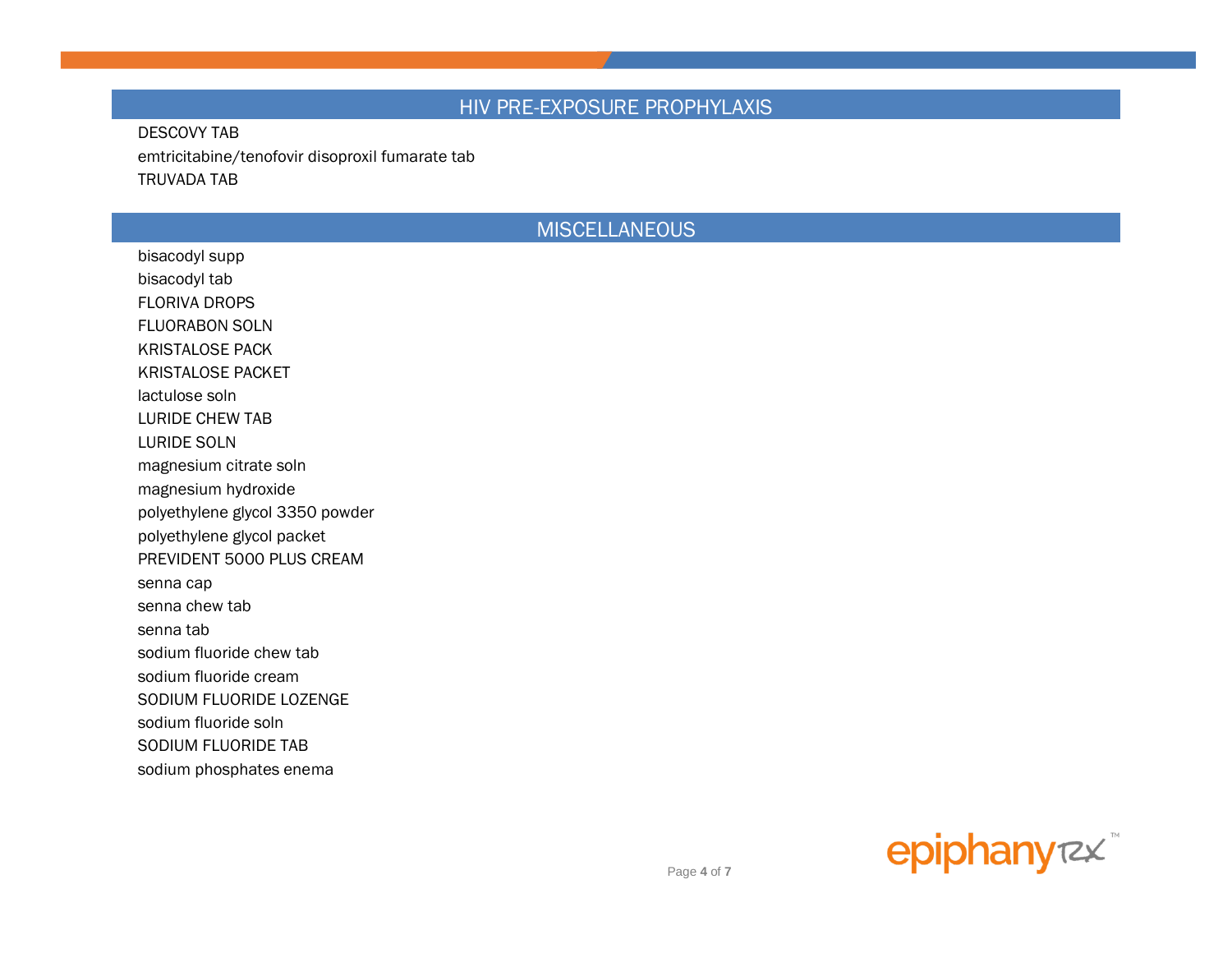# SMOKING CESSATION

bupropion SR tab CHANTIX PAK CHANTIX TAB NICODERM PATCH NICORETTE GUM NICORETTE LOZENGE nicotine gum NICOTINE KIT nicotine lozenge nicotine patch NICOTROL INHALER NICOTROL NASAL SPRAY ZYBAN TAB

| <b>VACCINATIONS</b>                    |                                     |
|----------------------------------------|-------------------------------------|
| ADACEL/BOOSTRIX INJ                    | FLUBLOK QUAD PF INJ                 |
| AFLURIA INJ                            | FLUCELVAX INJ                       |
| AFLURIA INJ, FLUZONE INJ               | FLUCELVAX QUAD INJ                  |
| BEXSERO INJ                            | FLULAVAL QUAD INJ, FLUZONE QUAD INJ |
| CERVARIX INJ                           | FLUMIST QUADRIVALENT NASAL SUSP     |
| COVID-19 VACCINE BOOSTER INJ (MODERNA) | FLUVIRIN INJ                        |
| COVID-19 VACCINE INJ (JANSSEN)         | FLUVIRIN PF INJ                     |
| COVID-19 VACCINE INJ (MODERNA)         | FLUZONE HD PF INJ                   |
| COVID-19 VACCINE INJ (PFIZER)          | FLUZONE HIGH DOSE PF INJ            |
| COVID-19 VACCINE INJ 5-11Y (PFIZER)    | FLUZONE INTRADERMAL INJ             |
| <b>DENGVAXIA SUSP</b>                  | FLUZONE QUAD INJ                    |
| ENGERIX-B INJ                          | FLUZONE/FLUARIX QUAD INJ            |
| ENGERIX-B INJ, RECOMBIVAX-HB INJ       | <b>GARDASIL 9 INJ</b>               |
| FLUAD INJ                              | <b>GARDASIL INJ</b>                 |
|                                        |                                     |

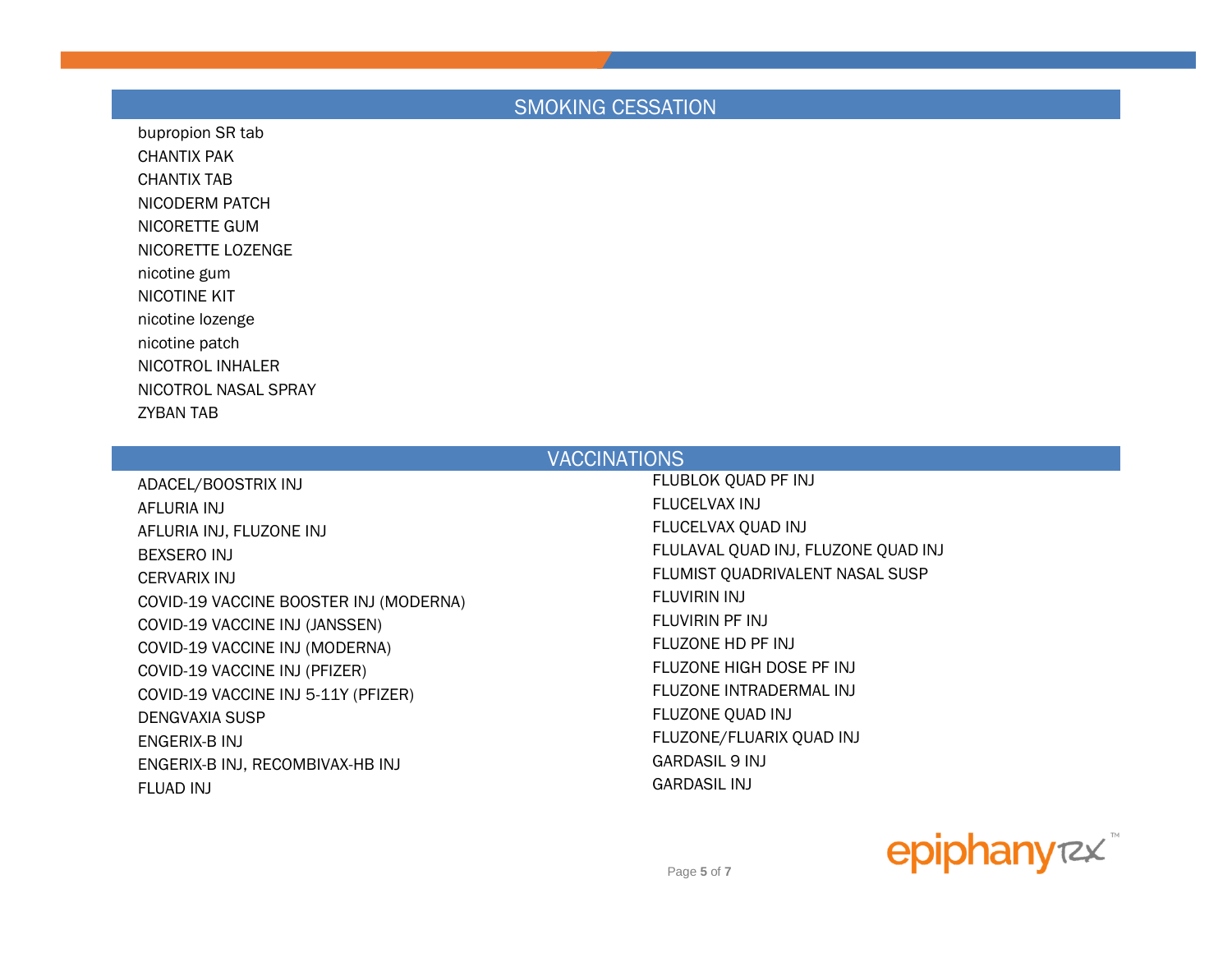FLUBLOK INJ FLUBLOK INJ IPOL INJ MENACTRA INJ MENHIBRIX INJ MENOMUNE INJ MENQUADFI INJ MENVEO INJ M-M-R II INJ PEDIARIX INJ PENTACEL INJ PNEUMOVAX INJ PREVNAR 13 INJ PREVNAR 20 INJ SHINGRIX INJ TETANUS/DIPHTHERIA TOXOID INJ TICOVAC INJ TRUMENBA INJ TWINRIX INJ TYPHIM VI INJ VARIVAX INJ VAXCHORA SUSP VAXELIS INJ VAXNEUVANCE INJ VIVOTIF CAP ZOSTAVAX INJ

FLUAD QUAD INJ FLUAD QUAD INJ

VITAMINS AND MINERALS

ferrous sulfate elixir FERROUS SULFATE LIQUID ferrous sulfate soln